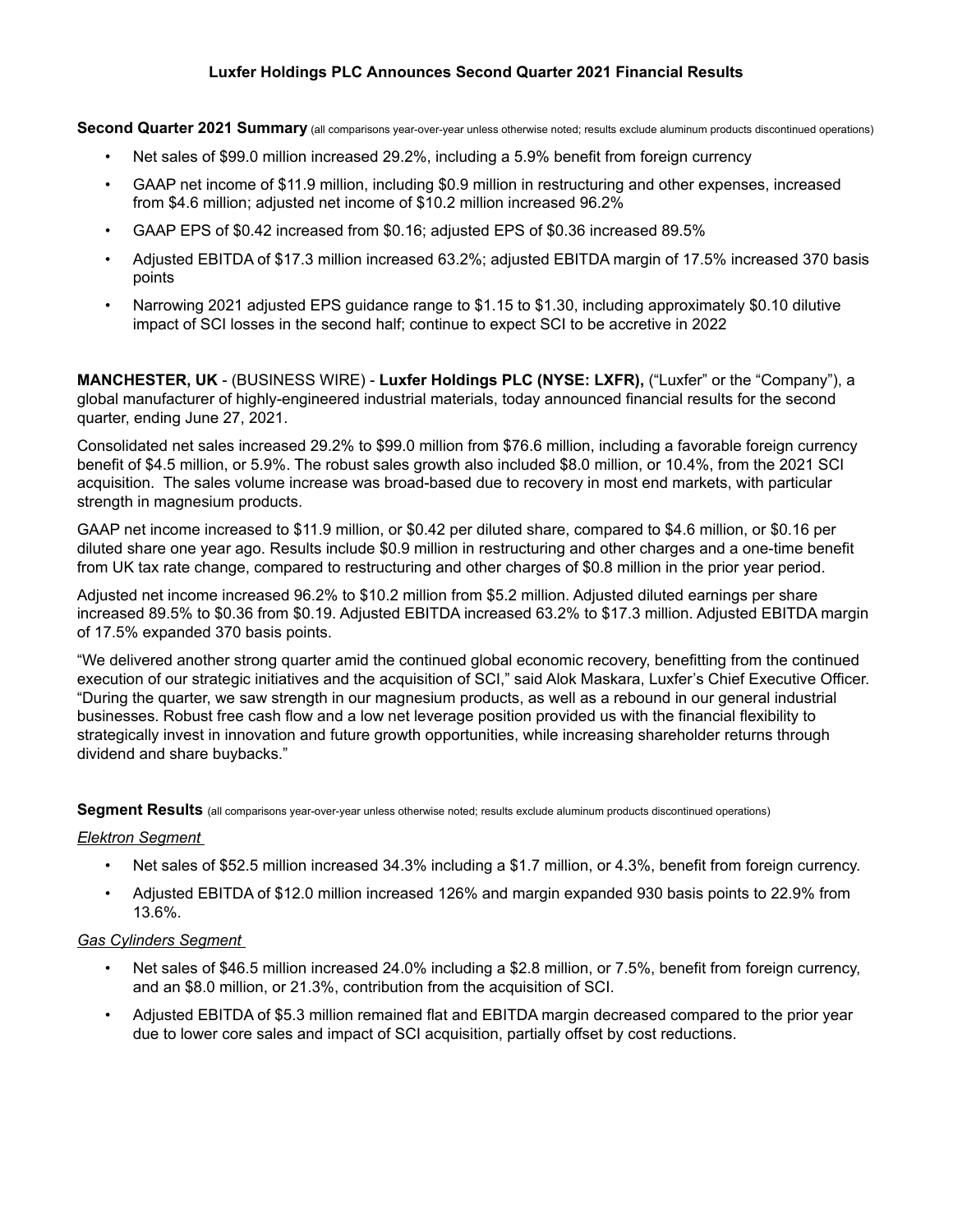### **Capital Resources and Liquidity**

Free cash flow of \$7.0 million for the quarter, compared to an inflow of \$12.1 million in the prior year. Resulting year to date free cash flow of \$20.8 million compares favorably to \$5.1 million from the first half of prior year. During the quarter, the Company paid \$3.4 million in ordinary dividends, or \$0.125 per share, and repurchased shares totaling \$0.9 million related to the Company's previously announced share buyback program. Given the strong cash flow, the Company maintains normal levels of funding for growth and productivity initiatives. At quarter end, net debt totaled \$39.5 million, resulting in a net debt to EBITDA ratio of 0.6x.

### **2021 Guidance**

"We are narrowing our previously announced guidance of Adjusted EPS to the range of \$1.15 to \$1.30, including an estimated \$0.10 dilutive impact of the SCI acquisition in the second half of the year. We will remain focused on retaining a strong balance sheet, providing us the financial flexibility to continue investing in growth, returning cash to shareholders and exploring acquisition opportunities to deliver long-term profitable growth and shareholder value creation," added Maskara.

### **Conference Call Information**

Luxfer has scheduled a conference call at 8:30 a.m. U.S. Eastern Daylight Time on Tuesday, July 27, 2021, during which management will provide a review of the Company's financial results for the second quarter of 2021. U.S. participants may access the conference call by telephoning +1-877-341-8545. Participants from other countries may access the conference call by telephoning +1-908-982-4601.The participant conference ID code is 6047794. The following link provides access to a webcast for the conference call:

### https://event.on24.com/wcc/r/3308114/C1138386411DE4658DBB86D26C2E1B3C

A recording of the conference call will be available for replay two hours after the completion of the call and will remain accessible until the next quarterly report is released. To hear the recording, please call +1-855-859-2056in the U.S.and +1-404-537-3406 in other countries. Enter conference ID code 6047794 when prompted.Slides used in the presentation and a recording of the call will also be available in the Investor Relations section of the Luxfer website at www.luxfer.com.

### **Non-GAAP Financial Measures**

Luxfer Holdings PLC prepares its financial statements using U.S. Generally Accepted Accounting Principles (GAAP). When a company discloses material information containing non-GAAP financial measures, SEC regulations require that the disclosure include a presentation of the most directly comparable GAAP measure and a reconciliation of the GAAP and non-GAAP financial measures. Management's inclusion of non-GAAP financial measures in this release is intended to supplement, not replace, the presentation of the financial results in accordance with GAAP. Luxfer management believes that these non-GAAP financial measures, when considered together with the GAAP financial measures, provide information that is useful to investors in understanding periodover-period operating results separate and apart from items that may, or could, have a disproportionately positive or negative impact on results in any period. Management also believes that these non-GAAP financial measures enhance the ability of investors to analyze the Company's business trends and understand the Company's performance. In addition, management may utilize non-GAAP financial measures as a guide in the Company's forecasting, budgeting and long-term planning process. Non-GAAP financial measures should be considered in addition to, and not as a substitute for, or superior to, financial measures presented in accordance with GAAP.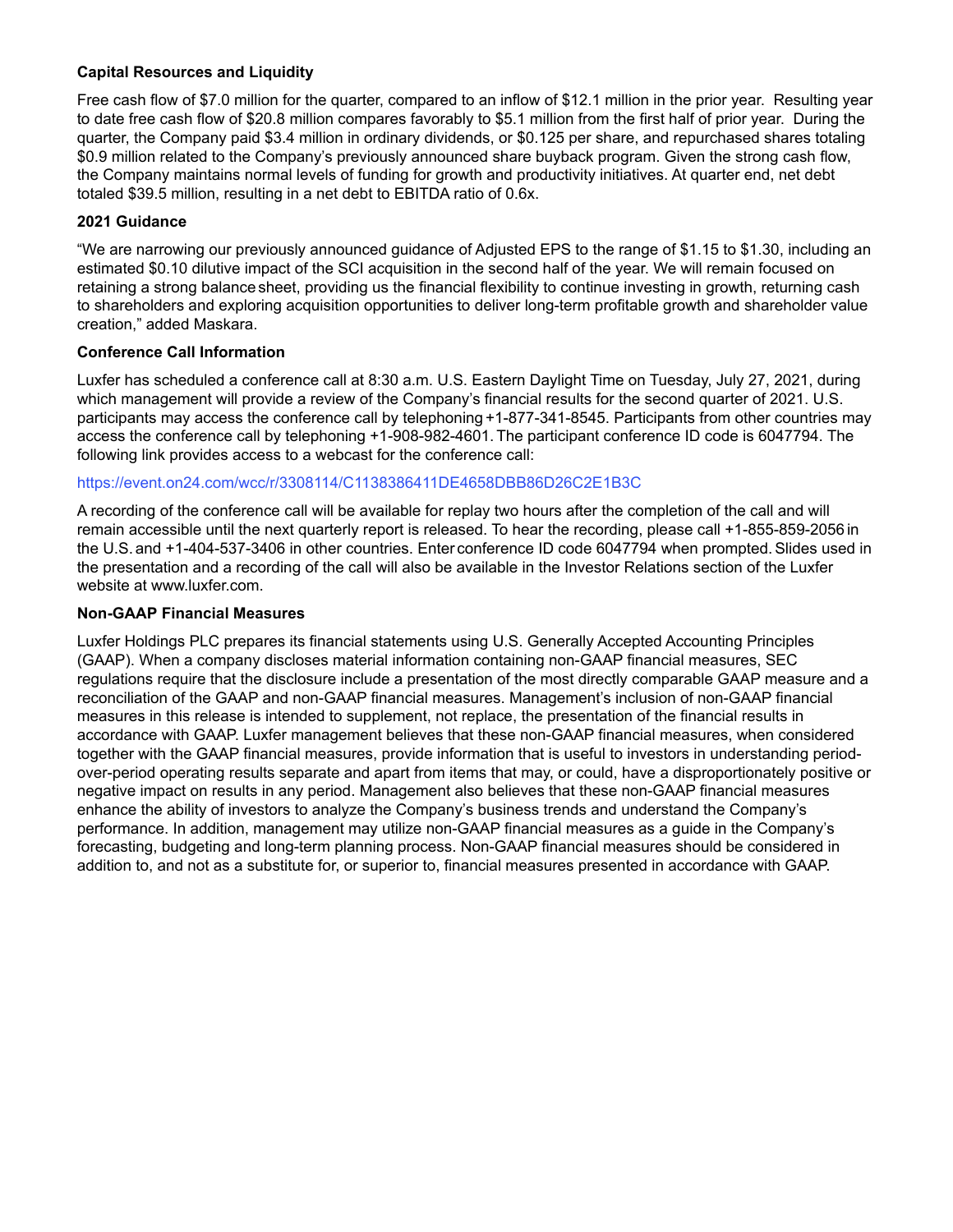### **Forward-Looking Statements**

This release contains certain forward-looking statements that involve risks and uncertainties that could cause actual results to differ materially from those projected in the forward-looking statements. Examples of such forward-looking statements include, but are not limited to: (i) statements regarding the Company's results of operations and financial condition; (ii) statements of plans, objectives or goals of the Company or its management, including those related to financing, products or services; (iii) statements of future economic performance; and (iv) statements of assumptions underlying such statements. Words such as "believes," "anticipates," "expects," "intends," "forecasts," and "plans," and similar expressions, are intended to identify forward-looking statements but are not the exclusive means of identifying such statements. By their very nature, forward-looking statements involve inherent risks and uncertainties, both general and specific, and risks exist that the predictions, forecasts, projections and other forward-looking statements will not be achieved. The Company cautions that several important factors could cause actual results to differ materially from the plans, objectives, expectations, estimates and intentions expressed in such forward-looking statements. These factors include, but are not limited to: (i) lower than expected future sales; (ii) increasing competitive industry pressures; (iii) general economic conditions or conditions affecting demand for the products and services it offers, both domestically and internationally, including as a result of post-Brexit regulation, being less favorable than expected; (iv) worldwide economic and business conditions and conditions in the industries in which it operates; (v) fluctuations in the cost of raw materials, utilities and other inputs; (vi) currency fluctuations and hedging risks; (vii) its ability to protect its intellectual property; (viii) the significant amount of indebtedness it has incurred and may incur and the obligations to service such indebtedness and to comply with the covenants contained therein; and (ix) risks related to the impact of the global COVID-19 pandemic, such as the scope and duration of the outbreak, government actions and restrictive measures implemented in response, supply chain disruptions and other impacts to the business, and the Company's ability to execute business continuity plans, as a result of the COVID-19 pandemic. The Company cautions that the foregoing list of important factors is not exhaustive. These factors are more fully discussed in the sections entitled "Forward-Looking Statements" and "Risk Factors" in its Annual Report on Form 10-K for the year ended December 31, 2020, which was filed with the U.S. Securities and Exchange Commission on March 2, 2021. When relying on forward-looking statements to make decisions with respect to the Company, investors and others should carefully consider the foregoing factors and other uncertainties and events. Such forward-looking statements speak only as of the date on which they are made, and the Company does not undertake any obligation to update or revise any of them, whether because of new information, future events or otherwise.

### **About Luxfer Holdings PLC ("Luxfer")**

Luxfer is a global manufacturer of highly-engineered industrial materials, which focuses on value creation by using its broad array of technical know-how and proprietary technologies. Luxfer's high-performance materials, components and high-pressure gas containment devices are used in defense and emergency response, healthcare, transportation and general industrial applications. For more information, please visit www.luxfer.com.

Luxfer is listed on the New York Stock Exchange and its ordinary shares trade under the symbol LXFR.

#### **Investor Contact:**

Heather Harding Chief Financial Officer +1-414-269-2419 Investor.Relations@luxfer.com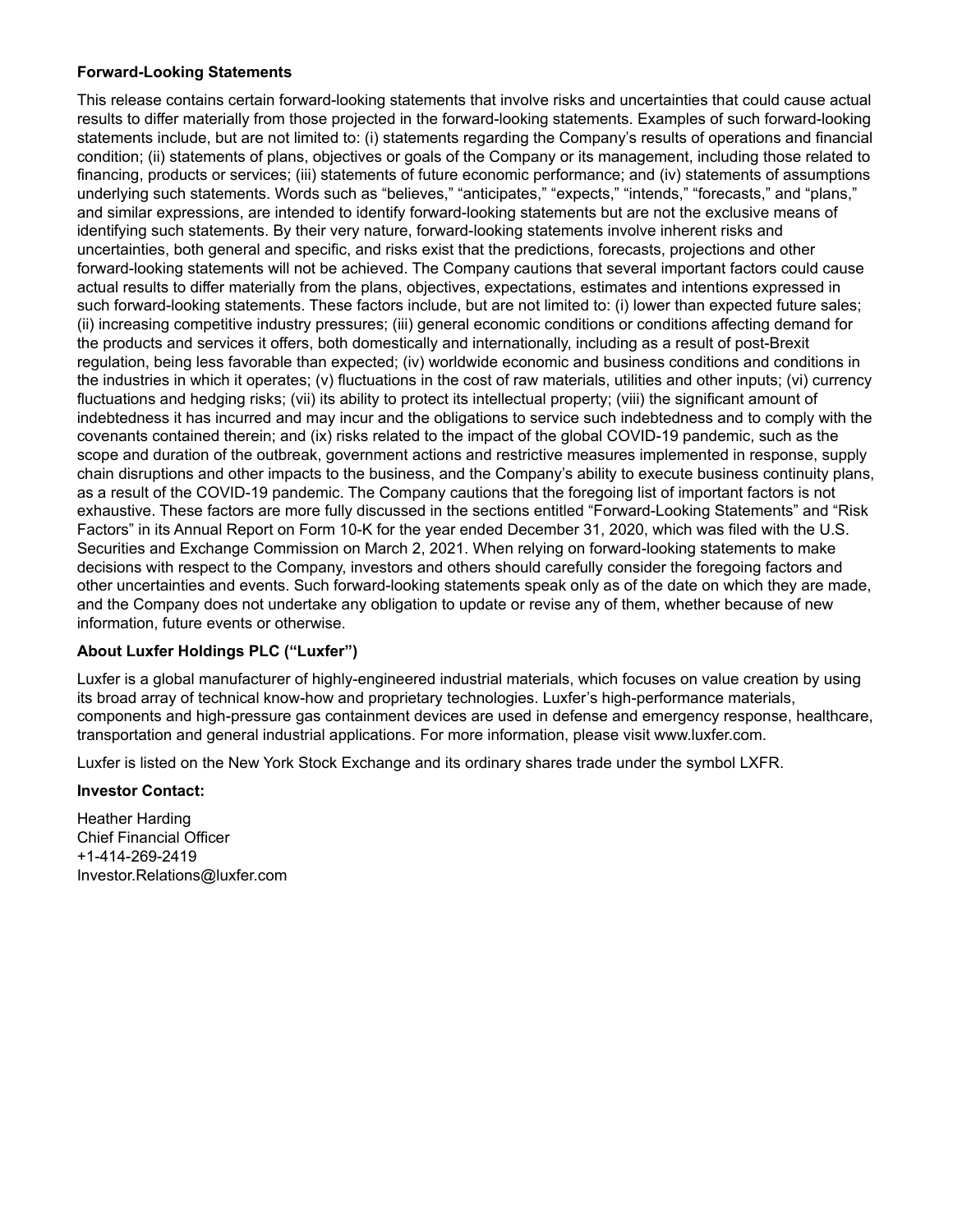### **CONDENSED CONSOLIDATED STATEMENTS OF INCOME (UNAUDITED)**

|                                                                      | <b>Second Quarter</b>                       |                           |            |    |                                  | Year-to-date              |                  |  |
|----------------------------------------------------------------------|---------------------------------------------|---------------------------|------------|----|----------------------------------|---------------------------|------------------|--|
| In millions, except share and per-share data                         | 2021                                        |                           | 2020       |    | 2021                             |                           | 2020             |  |
| Net sales                                                            | \$<br>99.0                                  | \$                        | 76.6       | \$ | 184.2                            | \$                        | 165.0            |  |
| Cost of goods sold                                                   | (73.1)                                      |                           | (58.6)     |    | (133.1)                          |                           | (122.9)          |  |
| <b>Gross profit</b>                                                  | 25.9                                        |                           | 18.0       |    | 51.1                             |                           | 42.1             |  |
| Selling, general and administrative expenses                         | (12.7)                                      |                           | (10.5)     |    | (23.3)                           |                           | (21.9)           |  |
| Research and development                                             | (0.8)                                       |                           | (0.9)      |    | (1.6)                            |                           | (1.6)            |  |
| Restructuring charges                                                | (0.2)                                       |                           | (0.8)      |    | (1.6)                            |                           | (3.6)            |  |
| Acquisition and disposal related costs                               | (0.7)                                       |                           |            |    | (0.9)                            |                           | (0.2)            |  |
| Other charges                                                        |                                             |                           |            |    | (1.1)                            |                           |                  |  |
| <b>Operating income</b>                                              | 11.5                                        |                           | 5.8        |    | 22.6                             |                           | 14.8             |  |
| Interest expense                                                     | (0.8)                                       |                           | (1.1)      |    | (1.6)                            |                           | (2.3)            |  |
| Defined benefit pension credit                                       | 0.6                                         |                           | 1.1        |    | 1.2                              |                           | $2.2\phantom{0}$ |  |
| Income before income taxes and equity in net loss<br>from affiliates | 11.3                                        |                           | 5.8        |    | 22.2                             |                           | 14.7             |  |
| Credit / (provision) for income taxes                                | 0.6                                         |                           | (1.1)      |    | (1.7)                            |                           | (2.8)            |  |
| Income before equity in net loss from affiliates                     | 11.9                                        |                           | 4.7        |    | 20.5                             |                           | 11.9             |  |
| Equity in net loss from affiliates (net of tax)                      |                                             |                           | (0.1)      |    |                                  |                           | (0.1)            |  |
| Net income from continuing operations                                | 11.9                                        |                           | 4.6        |    | 20.5                             |                           | 11.8             |  |
|                                                                      |                                             |                           |            |    |                                  |                           |                  |  |
| Net loss from discontinued operations, net of tax                    | (0.5)                                       |                           | (0.5)      |    | (2.1)                            |                           | (1.5)            |  |
| Gain on disposition of discontinued operations, net of tax           | (0.4)                                       |                           |            |    | 7.1                              |                           |                  |  |
| Net (loss) / income from discontinued operations                     | \$<br>$(0.9)$ \$                            |                           | $(0.5)$ \$ |    | 5.0                              | $\mathcal{S}$             | (1.5)            |  |
|                                                                      |                                             |                           |            |    |                                  |                           |                  |  |
| <b>Net income</b>                                                    | \$<br>11.0                                  | $\boldsymbol{\mathsf{S}}$ | 4.1        | \$ | 25.5                             | $\boldsymbol{\mathsf{S}}$ | 10.3             |  |
|                                                                      |                                             |                           |            |    |                                  |                           |                  |  |
| Earnings / (loss) per share <sup>1</sup>                             |                                             |                           |            |    |                                  |                           |                  |  |
| Basic from continuing operations                                     | \$<br>0.43                                  | \$                        | 0.17       | \$ | 0.74                             | \$                        | 0.43             |  |
| Basic from discontinued operations <sup>2</sup>                      | \$<br>(0.03)                                | \$                        | (0.02)     | \$ | 0.18                             | $\boldsymbol{\mathsf{S}}$ | (0.05)           |  |
| <b>Basic</b>                                                         | \$<br>0.40                                  | $\mathfrak{S}$            | 0.15       | \$ | 0.92                             | \$                        | 0.37             |  |
|                                                                      |                                             |                           |            |    |                                  |                           |                  |  |
| Diluted from continuing operations                                   | \$<br>0.42                                  | $\boldsymbol{\mathsf{S}}$ | 0.16       | \$ | 0.73                             | \$                        | 0.42             |  |
| Diluted from discontinued operations                                 | \$<br>(0.03)                                | $\boldsymbol{\mathsf{S}}$ | (0.02)     | \$ | 0.18                             | $\boldsymbol{\mathsf{S}}$ | (0.05)           |  |
| <b>Diluted</b>                                                       | \$<br>0.39                                  | \$                        | 0.15       | \$ | 0.91                             | \$                        | 0.37             |  |
|                                                                      |                                             |                           |            |    |                                  |                           |                  |  |
| Weighted average ordinary shares outstanding                         |                                             |                           |            |    |                                  |                           |                  |  |
| <b>Basic</b>                                                         | 27,771,983                                  |                           |            |    | 27,540,377 27,717,025 27,490,955 |                           |                  |  |
| <b>Diluted</b>                                                       | 28,131,785 27,968,825 28,095,788 27,933,119 |                           |            |    |                                  |                           |                  |  |
|                                                                      |                                             |                           |            |    |                                  |                           |                  |  |

<sup>1</sup> The calculation of earnings per share is performed separately for continuing and discontinued operations. As a result, the sum of the two in any particular period may not equal the earnings-per-share amount in total.

<sup>2</sup> The loss per share for discontinued operations in the Second Quarter of 2021 and Second quarter and year-to-date of 2020 has not been diluted, since the incremental shares included in the weighted-average number of shares outstanding would have been anti-dilutive.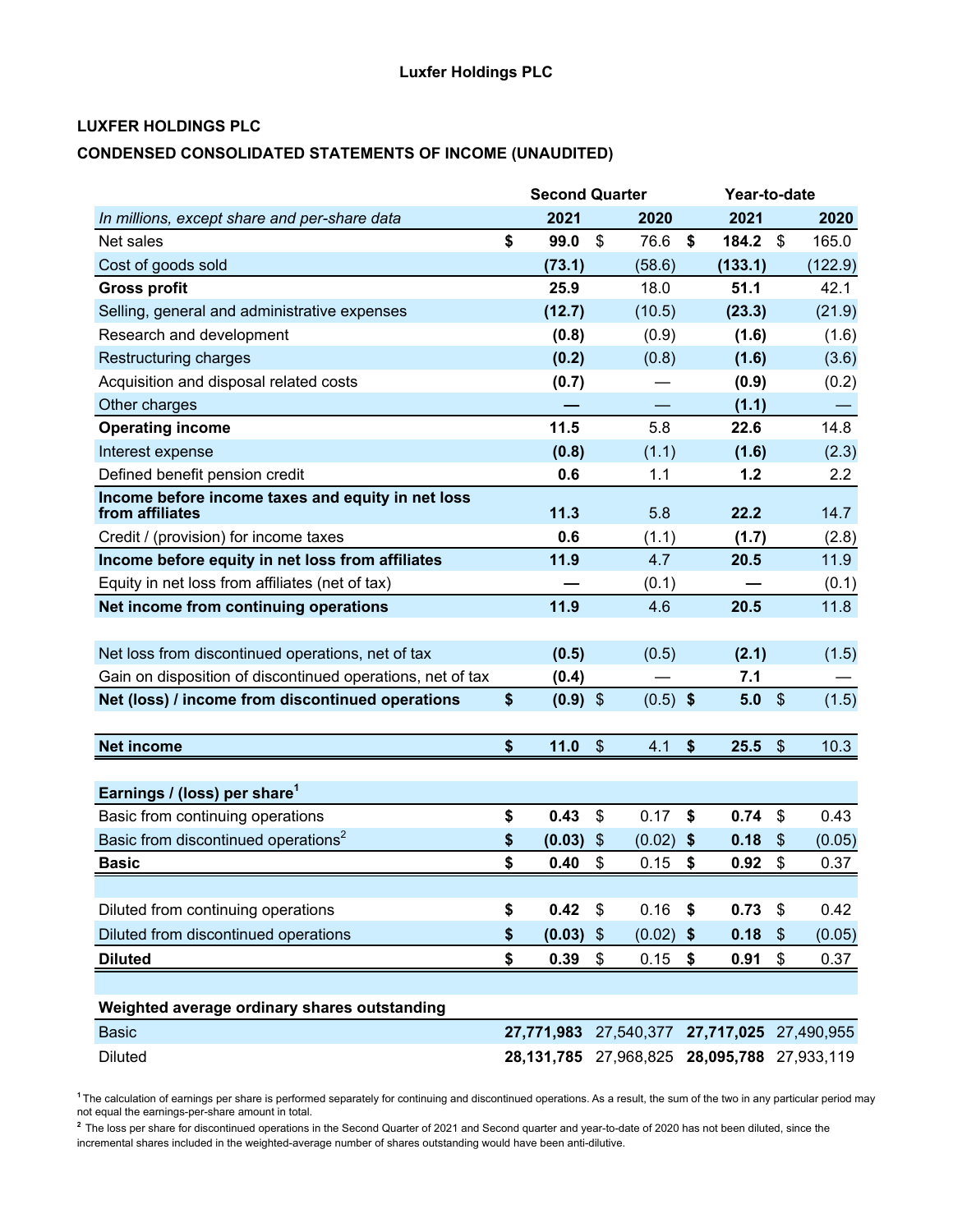# **CONDENSED CONSOLIDATED BALANCE SHEETS (UNAUDITED)**

|                                                                                                                                                         | <b>June 27,</b> |                           | December 31, |
|---------------------------------------------------------------------------------------------------------------------------------------------------------|-----------------|---------------------------|--------------|
| In millions, except share and per-share data                                                                                                            | 2021            |                           | 2020         |
| <b>Current assets</b>                                                                                                                                   |                 |                           |              |
| Cash and cash equivalents                                                                                                                               | \$<br>10.1      | $\boldsymbol{\mathsf{S}}$ | 1.5          |
| Restricted cash                                                                                                                                         | 0.2             |                           |              |
| Accounts and other receivables, net of allowances of \$0.5 and \$0.5,<br>respectively                                                                   | 57.5            |                           | 43.1         |
| Inventories                                                                                                                                             | 77.3            |                           | 68.8         |
| Current assets held-for-sale                                                                                                                            | 20.1            |                           | 36.0         |
| Other current assets                                                                                                                                    | 1.1             |                           | 1.5          |
| <b>Total current assets</b>                                                                                                                             | \$<br>166.3     | $\boldsymbol{\mathsf{S}}$ | 150.9        |
| <b>Non-current assets</b>                                                                                                                               |                 |                           |              |
| Property, plant and equipment, net                                                                                                                      | \$<br>90.8      | $\boldsymbol{\mathsf{S}}$ | 86.0         |
| Right-of-use assets from operating leases                                                                                                               | 8.9             |                           | 9.5          |
| Goodwill                                                                                                                                                | 73.3            |                           | 70.2         |
| Intangibles, net                                                                                                                                        | 12.5            |                           | 12.8         |
| Deferred tax assets                                                                                                                                     | 19.4            |                           | 16.5         |
| Investments and loans to joint ventures and other affiliates                                                                                            | 0.5             |                           | 0.5          |
| <b>Total assets</b>                                                                                                                                     | \$<br>371.7     | $\boldsymbol{\mathsf{S}}$ | 346.4        |
| <b>Current liabilities</b>                                                                                                                              |                 |                           |              |
| Accounts payable                                                                                                                                        | \$<br>28.9      | \$                        | 18.6         |
| <b>Accrued liabilities</b>                                                                                                                              | 26.2            |                           | 21.5         |
| Taxes on income                                                                                                                                         | 3.1             |                           | 0.4          |
| Current liabilities held-for-sale                                                                                                                       | 6.5             |                           | 11.4         |
| Other current liabilities                                                                                                                               | 13.3            |                           | 13.5         |
| <b>Total current liabilities</b>                                                                                                                        | \$<br>78.0      | \$                        | 65.4         |
| <b>Non-current liabilities</b>                                                                                                                          |                 |                           |              |
| Long-term debt                                                                                                                                          | \$<br>49.6      | \$                        | 53.4         |
| Pensions and other retirement benefits                                                                                                                  | 45.9            |                           | 50.8         |
| Deferred tax liabilities                                                                                                                                | 2.1             |                           | 2.0          |
| Other non-current liabilities                                                                                                                           | 7.9             |                           | 7.7          |
| <b>Total liabilities</b>                                                                                                                                | \$<br>183.5     | \$                        | 179.3        |
| <b>Shareholders' equity</b>                                                                                                                             |                 |                           |              |
| Ordinary shares of £0.50 par value; authorized 40,000,000 shares for 2021 and<br>2020; issued and outstanding 28,962,000 shares for 2021 and 29,000,000 |                 |                           |              |
| 2020.                                                                                                                                                   | \$<br>26.5      | \$                        | 26.6         |
| Deferred shares of £0.0001 par value; authorized issued and outstanding<br>761,835,338,444 shares for 2021 and 2020                                     | 149.9           |                           | 149.9        |
| Additional paid-in capital                                                                                                                              | 69.5            |                           | 70.6         |
| <b>Treasury shares</b>                                                                                                                                  | (4.0)           |                           | (4.0)        |
| Own shares held by ESOP                                                                                                                                 | (1.2)           |                           | (1.4)        |
| Retained earnings                                                                                                                                       | 109.9           |                           | 91.2         |
| Accumulated other comprehensive loss                                                                                                                    | (162.4)         |                           | (165.8)      |
| <b>Total shareholders' equity</b>                                                                                                                       | \$<br>188.2     | $\boldsymbol{\mathsf{S}}$ | 167.1        |
| Total liabilities and shareholders' equity                                                                                                              | \$<br>371.7     | \$                        | 346.4        |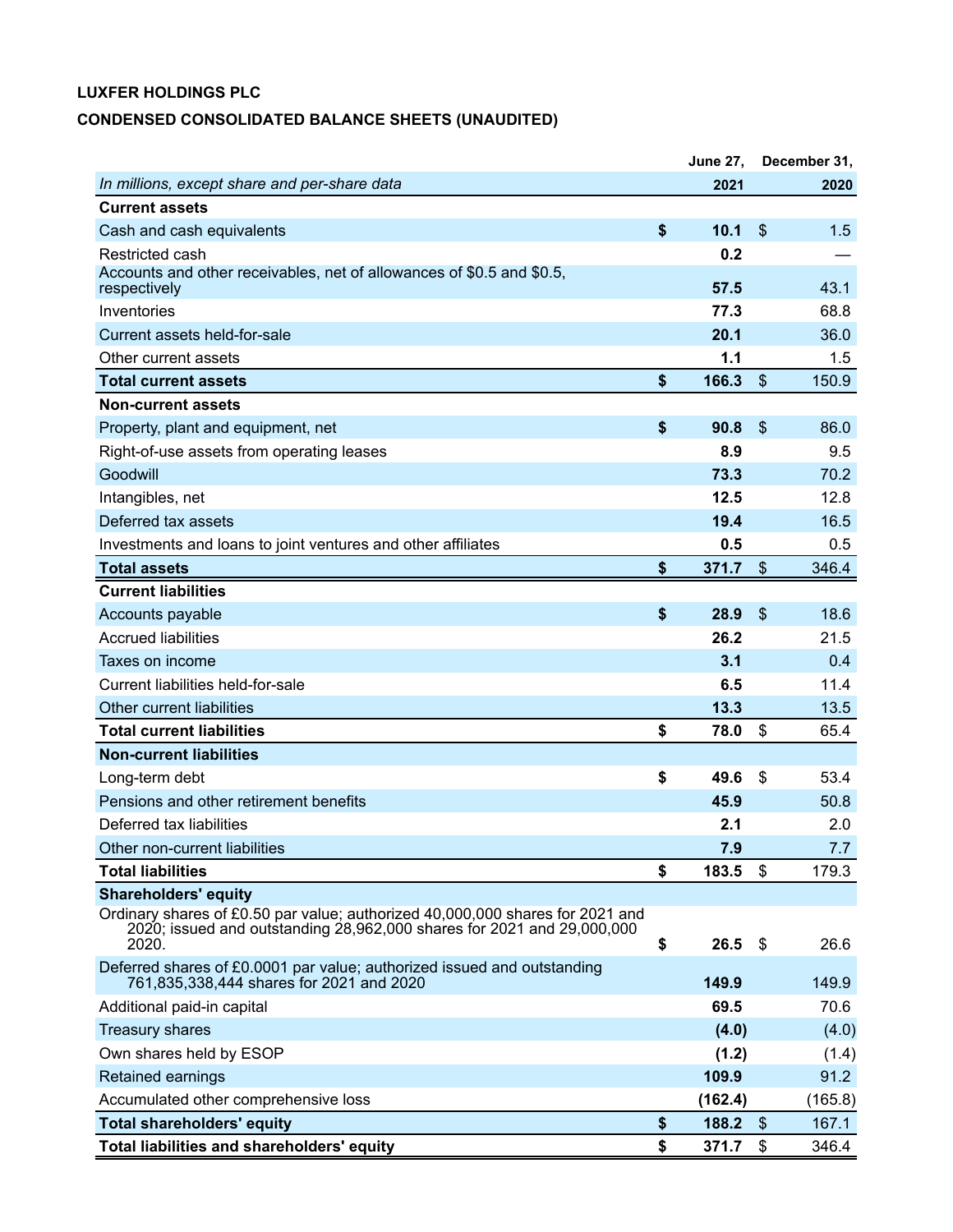# **CONDENSED CONSOLIDATED STATEMENTS OF CASH FLOWS (UNAUDITED)**

|                                                                                  | Year-to-date      |                         |       |
|----------------------------------------------------------------------------------|-------------------|-------------------------|-------|
| In millions                                                                      | 2021              |                         | 2020  |
| <b>Operating activities</b>                                                      |                   |                         |       |
| Net income                                                                       | \$<br>25.5        | $\sqrt[6]{\frac{1}{2}}$ | 10.3  |
| Net (income) / loss from discontinued operations                                 | (5.0)             | \$                      | 1.5   |
| Net income from continuing operations                                            | \$<br>20.5        | $\sqrt[6]{\frac{1}{2}}$ | 11.8  |
| Adjustments to reconcile net income to net cash provided by operating activities |                   |                         |       |
| Equity in net loss from affiliates                                               |                   |                         | 0.1   |
| Depreciation                                                                     | 7.0               |                         | 6.2   |
| Amortization of purchased intangible assets                                      | 0.4               |                         | 0.4   |
| Amortization of debt issuance costs                                              | 0.3               |                         | 0.3   |
| Share-based compensation charges                                                 | 1.4               |                         | 1.3   |
| Deferred income taxes                                                            | (1.9)             |                         | 0.2   |
| Defined benefit pension credit                                                   | (1.2)             |                         | (2.2) |
| Defined benefit pension contributions                                            | (2.9)             |                         | (1.8) |
| Changes in assets and liabilities                                                |                   |                         |       |
| Accounts and other receivables                                                   | (8.4)             |                         | 0.6   |
| Inventories                                                                      | (1.4)             |                         | (3.0) |
| Other current assets                                                             | (2.8)             |                         | 4.9   |
| Accounts payable                                                                 | 7.5               |                         | (6.7) |
| <b>Accrued liabilities</b>                                                       | 4.5               |                         | (2.3) |
| Other current liabilities                                                        | 0.5               |                         |       |
| Other non-current assets and liabilities                                         | 0.9               |                         | (0.3) |
| Net cash provided by operating activities - continuing                           | 24.4              |                         | 9.5   |
| Net cash provided by operating activities - discontinued                         |                   |                         |       |
| Net cash provided by operating activities                                        | \$<br>24.4        | $\sqrt{2}$              | 9.5   |
| <b>Investing activities</b>                                                      |                   |                         |       |
| Capital expenditures                                                             | \$<br>$(3.6)$ \$  |                         | (4.4) |
| Proceeds from sale of businesses and other                                       | 20.6              |                         |       |
| Acquisitions, net of cash acquired                                               | (19.3)            |                         |       |
| Net cash used for investing activities - continuing                              | (2.3)             |                         | (4.4) |
| Net cash used for investing activities - discontinued                            |                   |                         |       |
| Net cash used for investing activities                                           | \$<br>$(2.3)$ \$  |                         | (4.4) |
|                                                                                  |                   |                         |       |
| <b>Financing activities</b>                                                      |                   |                         |       |
| Net (repayment) / drawdown of long-term borrowings                               | \$<br>$(4.4)$ \$  |                         | 0.4   |
| Deferred consideration paid                                                      |                   |                         | (0.4) |
| Proceeds from sale of shares                                                     |                   |                         | 1.1   |
| Repurchase of own shares                                                         | (0.9)             |                         |       |
| Share-based compensation cash paid                                               | (1.5)             |                         | (1.2) |
| Dividends paid                                                                   | (6.8)             |                         | (6.8) |
| Net cash used for financing activities                                           | \$<br>$(13.6)$ \$ |                         | (6.9) |
| Effect of exchange rate changes on cash and cash equivalents                     | 0.3               |                         | (0.3) |
| Net increase / (decrease)                                                        | \$<br>8.8         | \$                      | (2.1) |
| Cash, cash equivalents and restricted cash; beginning of year                    | 1.5               |                         | 10.3  |
|                                                                                  |                   |                         |       |
| Cash, cash equivalents and restricted cash; end of the Second Quarter            | 10.3              |                         | 8.2   |
| Supplemental cash flow information:                                              |                   |                         |       |
| Interest payments                                                                | \$<br>$1.7$       | $\frac{1}{2}$           | 2.5   |
| Income tax payments                                                              | 3.7               |                         | 0.2   |
|                                                                                  |                   |                         |       |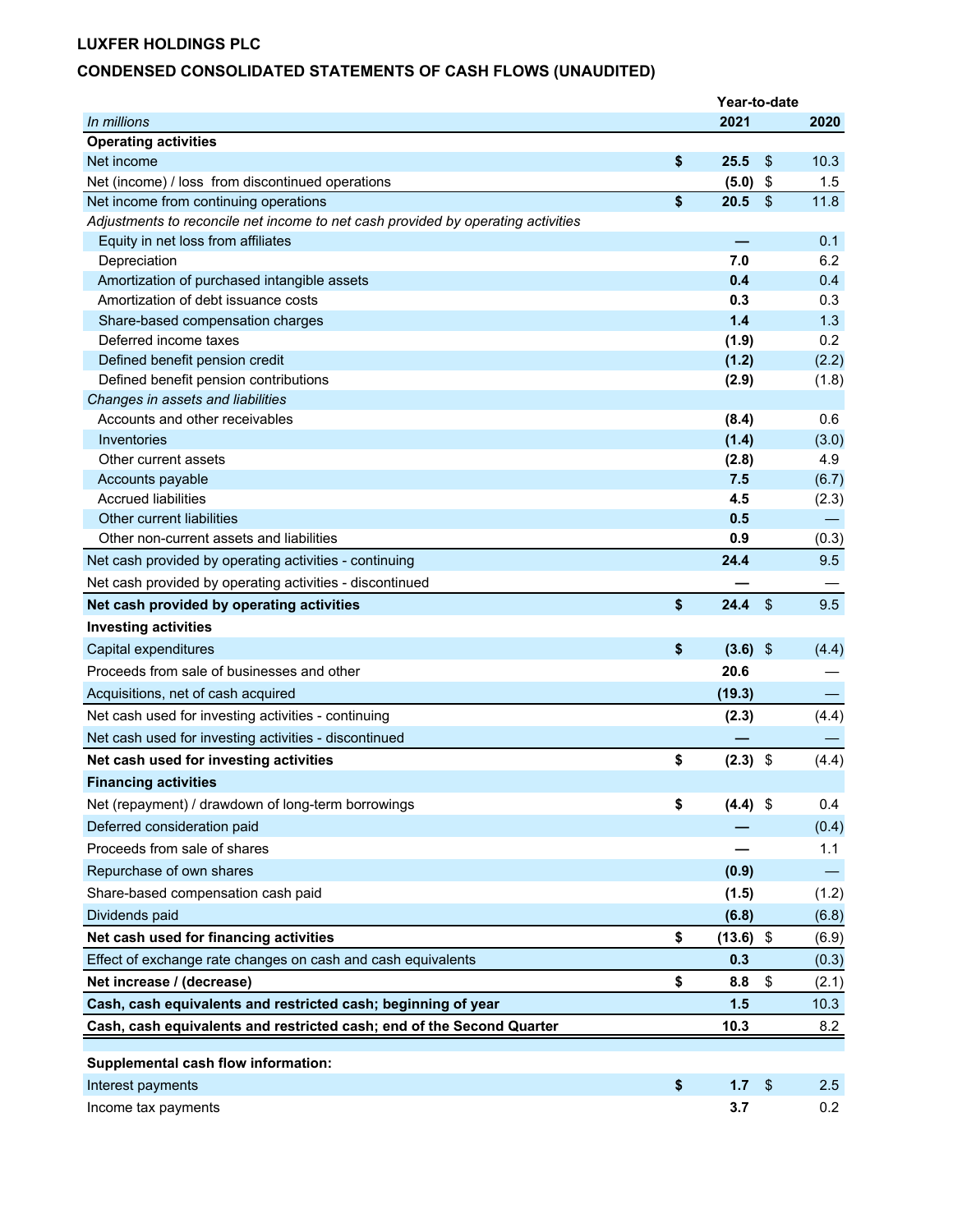# **SUPPLEMENTAL INFORMATION**

# **SEGMENT INFORMATION (UNAUDITED)**

|                       | <b>Net sales</b> |                       |                |      |              |       |     | <b>Adjusted EBITDA</b> |      |                       |     |      |              |      |  |      |  |
|-----------------------|------------------|-----------------------|----------------|------|--------------|-------|-----|------------------------|------|-----------------------|-----|------|--------------|------|--|------|--|
|                       |                  | <b>Second Quarter</b> |                |      | Year-to-date |       |     |                        |      | <b>Second Quarter</b> |     |      | Year-to-date |      |  |      |  |
| In millions           |                  | 2021                  |                | 2020 |              | 2021  |     | 2020                   |      | 2021                  |     | 2020 |              | 2021 |  | 2020 |  |
| Gas Cylinders segment | S                | 46.5                  | $\mathfrak{L}$ | 37.5 | Ŝ.           | 82.7  | \$  | 74.7                   | - \$ | 5.3                   | \$. | 5.3  |              | 11.3 |  | 9.5  |  |
| Elektron segment      |                  | 52.5                  |                | 39.1 |              | 101.5 |     | 90.3                   |      | 12.0                  |     | 5.3  |              | 23.7 |  | 16.9 |  |
| Consolidated          |                  | 99.0                  |                | 76.6 | \$.          | 184.2 | \$. | 165.0                  |      | 17.3                  |     | 10.6 |              | 35.0 |  | 26.4 |  |

|                       | Depreciation and amortization |                                       |     |      |    |      |      | <b>Restructuring charges</b> |          |              |               |       |    |      |      |     |  |  |
|-----------------------|-------------------------------|---------------------------------------|-----|------|----|------|------|------------------------------|----------|--------------|---------------|-------|----|------|------|-----|--|--|
|                       |                               | <b>Second Quarter</b><br>Year-to-date |     |      |    |      |      | <b>Second Quarter</b>        |          | Year-to-date |               |       |    |      |      |     |  |  |
| In millions           |                               | 2021                                  |     | 2020 |    | 2021 |      | 2020                         |          | 2021         |               | 2020  |    | 2021 | 2020 |     |  |  |
| Gas Cylinders segment | S                             | 1.6                                   | \$. | 0.9  | \$ | 2.5  | - \$ | 1.8                          | <b>S</b> | 0.2          | <sup>\$</sup> | 0.8   | Ŝ. | 0.7  | \$.  | 3.4 |  |  |
| Elektron segment      |                               | 2.4                                   |     | 2.4  |    | 4.9  |      | 4.8                          |          |              |               | 0.1   |    | 0.9  |      | 0.1 |  |  |
| Other                 |                               |                                       |     |      |    |      |      |                              |          |              |               | (0.1) |    |      |      | 0.1 |  |  |
| Consolidated          |                               | 4.0                                   |     | 3.3  |    | 7.4  | S    | 6.6                          |          | 0.2          | \$            | 0.8   |    | 1.6  |      | 3.6 |  |  |

|                                        | <b>Second Quarter</b> |    | Year-to-date |    |              |       |
|----------------------------------------|-----------------------|----|--------------|----|--------------|-------|
| In millions                            | 2021                  |    | 2020         |    | 2021         | 2020  |
| <b>Adjusted EBITDA</b>                 | \$<br>17.3            | -S | 10.6         | \$ | 35.0<br>- \$ | 26.4  |
| Other share-based compensation charges | (0.9)                 |    | (0.8)        |    | (1.4)        | (1.3) |
| Depreciation and amortization          | (4.0)                 |    | (3.3)        |    | (7.4)        | (6.6) |
| Restructuring charges                  | (0.2)                 |    | (0.8)        |    | (1.6)        | (3.6) |
| Acquisition and disposal related costs | (0.7)                 |    |              |    | (0.9)        | (0.2) |
| Other charges                          |                       |    |              |    | (1.1)        |       |
| Defined benefits pension credit        | 0.6                   |    | 1.1          |    | 1.2          | 2.2   |
| Interest expense, net                  | (0.8)                 |    | (1.1)        |    | (1.6)        | (2.3) |
| Credit / (provision) for income taxes  | 0.6                   |    | (1.1)        |    | (1.7)        | (2.8) |
| Net income from continuing operations  | \$<br>11.9            | S  | 4.6          | S  | 20.5<br>- \$ | 11.8  |